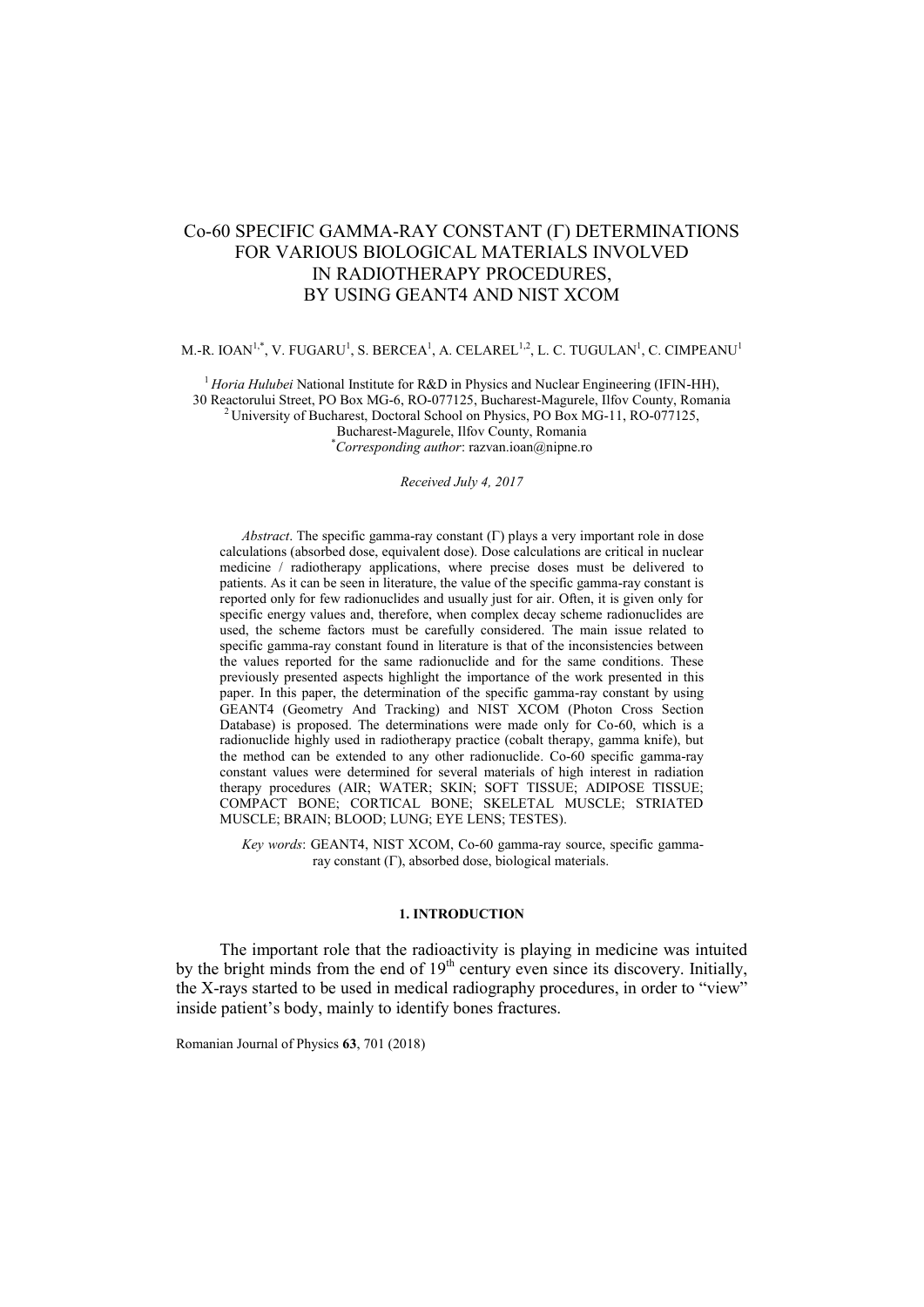Beginning in the 1950s, the external use (tele-therapy) of Co-60 radionuclide in order to kill tumor tissue (cobalt radiotherapy) started to be used. Co-60 is an ideal radionuclide for these kinds of applications, since delivers stable, dichromatic beams (1173.24 keV (99.85%) and 1332.51 keV (99.9826%)), resulting in an average beam energy of about 1.25 MeV. Its relative long half-life, 5.2711(8) years, makes it economically efficient, since it can be used for long period of time before needing to be replaced. The main issue of this radiotherapy method is that of lack of precision, meaning that the healthy tissue surrounding the subjected tumor is also affected by the high energy deposition.

In the last years, the nuclear medicine/radiotherapy started to show tremendous development, due to the available state-of-the-art nuclear physics facilities, as ELI-NP (*Extreme Light Infrastructure* – *Nuclear Physics*) [1, 2]. Many research institutes started to study these subjects, mainly due to the increasing number of cases of cancer reported around the World. Now, new refined techniques as *Positron Emission Tomography* – *Computed Tomography* (PET-CT) combined with proton therapy started to replace the classical cobalt therapy, but Co-60 is still used in medicine in complex radiosurgery procedures (gamma-knife).

In all types of nuclear medicine/radiotherapy techniques, precise dose calculations are a very important task to be done. These kinds of calculations are made by well-trained medical physicists, using different data and constants from literature. In the case of gamma-ray involving applications, the specific gamma-ray constant  $(\Gamma)$  plays a very important role [3, 4]. Some inconsistences between its values for the same radionuclide and for the same conditions can be seen in literature, as it is shown in Table 1. These previously presented aspects highlight the importance of the work presented in this paper.

In this paper, a computational method for the determination of the specific gamma-ray constant  $(\Gamma)$  by using GEANT4 and NIST XCOM codes is proposed. The method is based on the fact that starting from an experimental determination of the absorbed dose rate value (well-knowing of all the exposure conditions) and knowing the activity of the involved gamma-rays source, the value for the specific gamma-ray constant can be determined. The experimental absorbed dose rate determination can be performed by using a calibrated high performance dosimeter [5], in order to assure the traceability of the result, or by any other validated dosimetry systems [6]. The determinations presented in this paper were made only for Co-60, which is a radionuclide highly used in radiotherapy, but the method used can be extended to any other radionuclide of interest.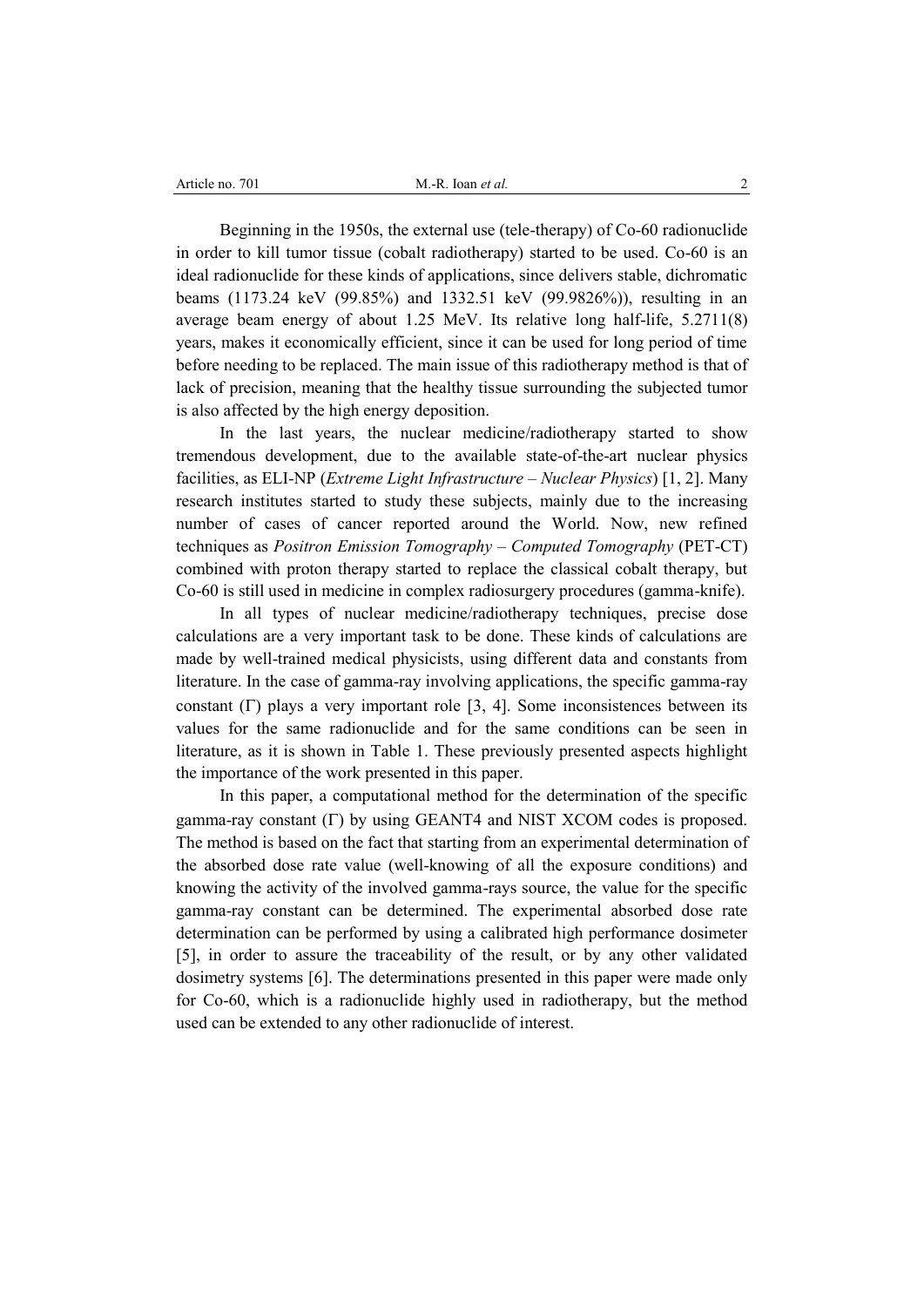### *Table 1*

Different values of the Co-60 specific gamma-ray constant (in air) found in literature

| Reference | $Co-60$ specific<br>gamma-ray<br>constant (air)<br>$(Gy \text{ m}^2 \text{ s}^{-1} \text{ Bq}^{-1})$ | Average value of<br>the Co-60 specific<br>gamma-ray<br>constant<br>$(Gy \, m^2 \, s^{-1} \, Bq^{-1})$ | Standard<br>deviation of a<br>single value<br>$\frac{0}{0}$ | Standard<br>deviation of the<br>average $(\% )$ |
|-----------|------------------------------------------------------------------------------------------------------|-------------------------------------------------------------------------------------------------------|-------------------------------------------------------------|-------------------------------------------------|
| $[7]$     | $0.0856 \times 10^{-15}$                                                                             |                                                                                                       | 0.92                                                        | 0.41                                            |
| [8]       | $0.0868 \times 10^{-15}$                                                                             |                                                                                                       |                                                             |                                                 |
| [9]       | $0.0850 \times 10^{-15}$                                                                             | $0.0856 \times 10^{-15}$                                                                              |                                                             |                                                 |
| $[10]$    | $0.0848 \times 10^{-15}$                                                                             |                                                                                                       |                                                             |                                                 |
| [11, 12]  | $0.0858 \times 10^{-15}$                                                                             |                                                                                                       |                                                             |                                                 |

In order to calculate an unknown absorbed dose rate/ absorbed dose value from a known activity value (radioactive point source, 4πsr geometry), a widely used equation (Equation (1)), can be found in literature [10, 11].

$$
d = \frac{A \times \Gamma}{r^2},\tag{1}
$$

where:  $\Gamma$  – specific gamma-ray constant (Gy m<sup>2</sup> s<sup>-1</sup> Bq<sup>-1</sup>);

- $\Lambda$  activity (Bq);
- $r$  linear distance from source to the center of the sensitive volume of the detector (m);
- $d$  absorbed dose rate (Gy s<sup>-1</sup>).

Using Equation (1), the specific gamma-rays constant  $(\Gamma)$  can be calculated as follows:

$$
\Gamma = \frac{d \times r^2}{A} \,. \tag{2}
$$

#### **2. EXPERIMENTAL CONDITIONS AND GEANT4 SIMULATION**

For this study a Co-60 gamma-rays source with the activity of 5.9234 TBq was used. A calibrated dosimeter was placed coaxially, at 1 meter from it, in order to measure the absorbed dose rate value in that point of space. An absorbed dose rate value of  $5.0694 \times 10^{-4}$  Gy s<sup>-1</sup> was measured.

The source consisted of a 304 stainless steel capsule containing inside five Co-60 disks (20 mm diameter and 6 mm thickness each disk), as is shown in Fig. 1.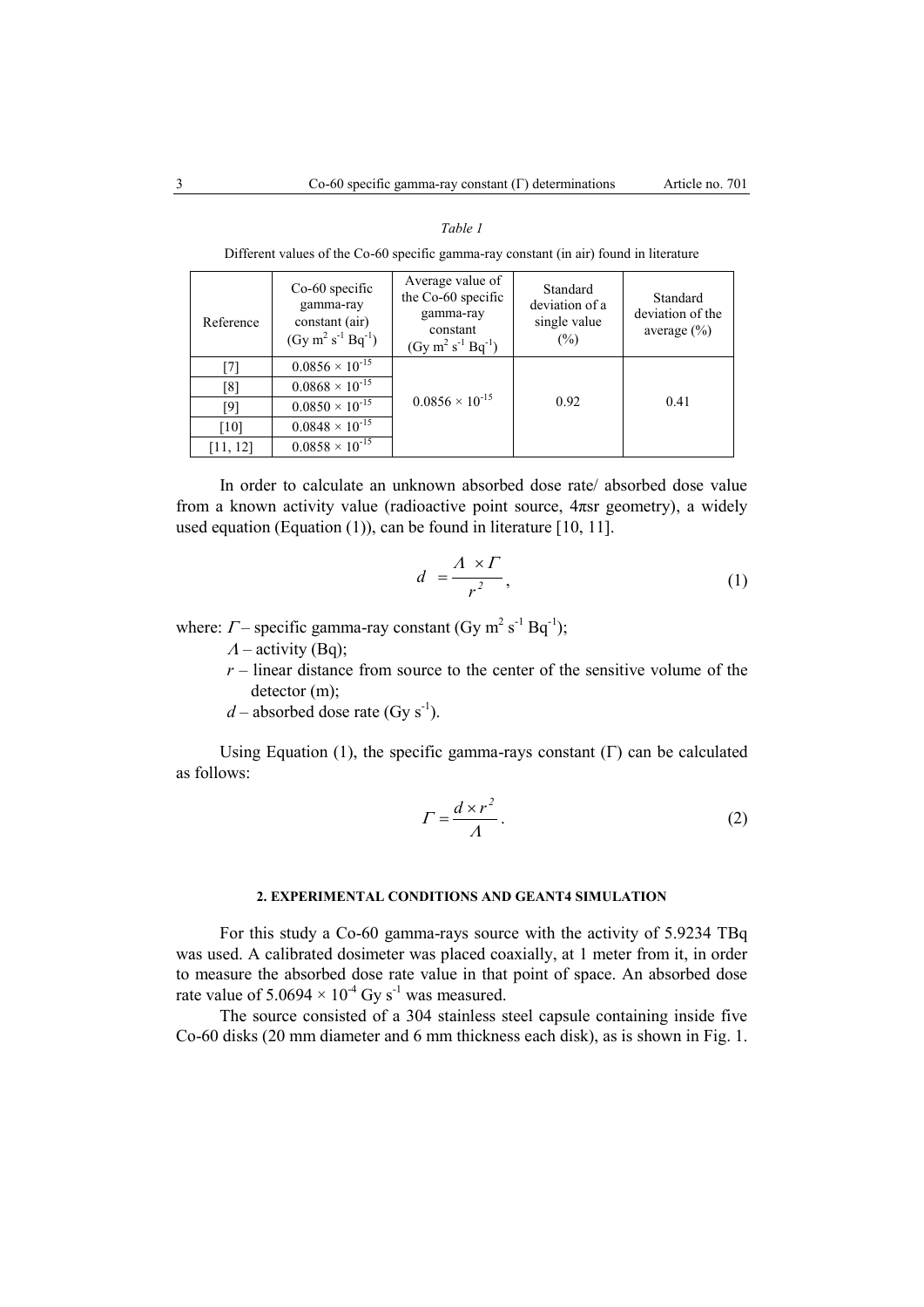The capsule was a cylinder with a  $(23.4 \pm 0.2)$  mm external diameter and a  $(36.4 \pm 0.2)$  mm total length.



Fig. 1 – Co-60 source geometry (GEANT4 export).

The calibrated dosimeter used to measure the absorbed dose rate value, was a 30006 type "Farmer" ionization chamber  $(0.6 \text{ cm}^3 \text{ active volume}, 6.95 \text{ mm})$ exterior diameter and 23.6 mm total length), as can be seen in Fig. 2. It is a waterproof standard chamber for absolute dosimetry (0.65 % combined standard uncertainty for a coverage factor  $k = 2$ , [5]). Chamber walls consist of 0.335 mm PMMA  $((C_5H_8O_2)_n)$  supplemented with 0.09 mm Graphite layer. The dosimeter useful nominal energies range is between 30 keV and 50 MeV. The central (collecting) electrode is made of aluminum (1.1 mm diameter and 21.2 mm length).



Fig. 2 – Dosimeter geometry (GEANT4 export).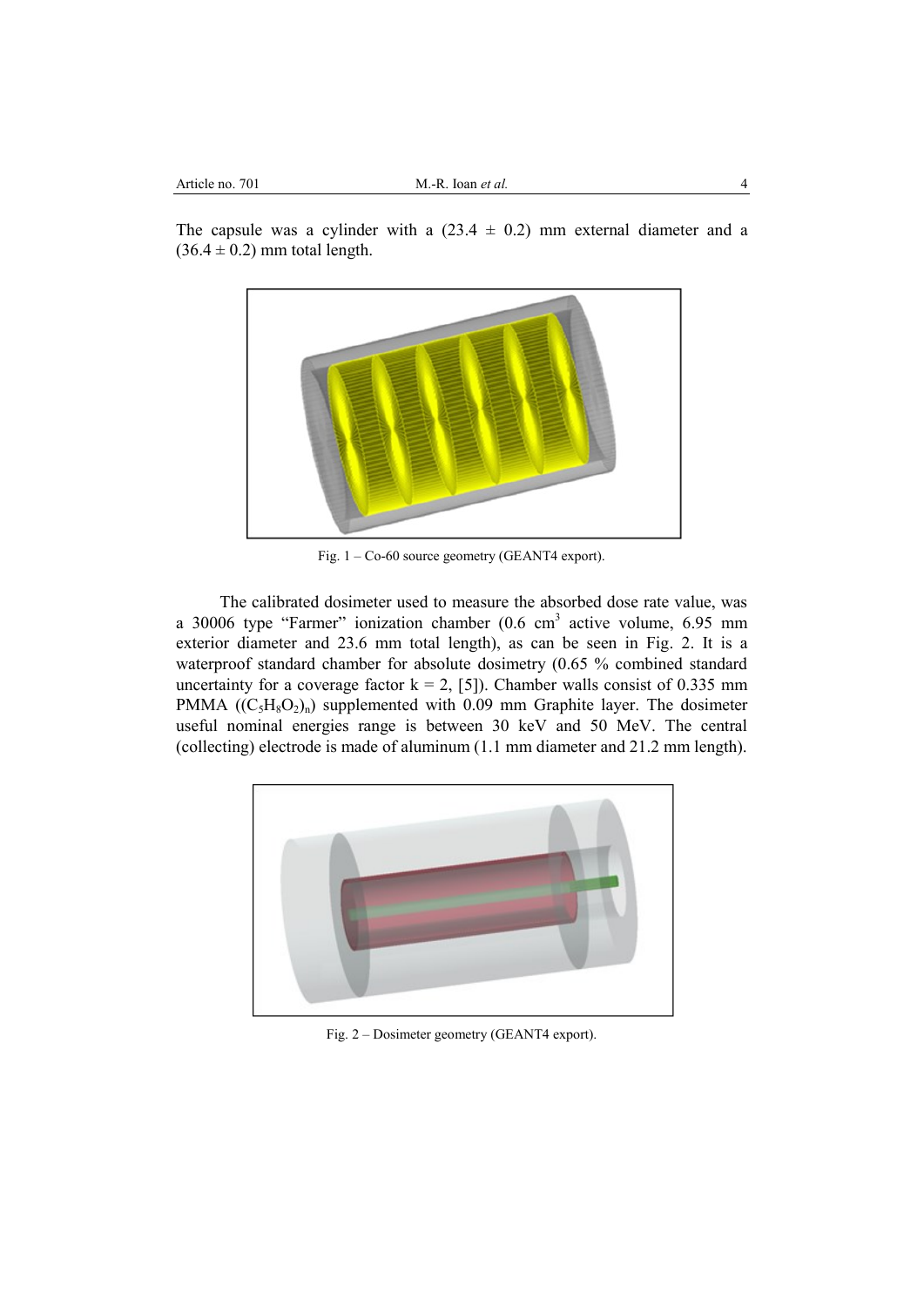GEANT4 is a toolkit for the simulation of the passage of particles through matter, using Monte Carlo methods. It is the successor of the GEANT series of software toolkits developed by CERN, and the first to use C++ object oriented programming [13–16]. In this paper its 10.03 release was used.

The geometry of the experimental set-up was built in the *Detector Construction class* using CSG (*Constructive Solid Geometry*) by assembling some solid 3D geometrical shapes, Boolean subtraction being used.

In order to define the composition of each material involved, the G4 material database was used.

The *Physics processes* taken into account were low-energy electromagnetic processes meaning photon interactions (photoelectric effect, Compton scattering, pair production, Rayleigh scattering) and electrons interactions (bremsstrahlung, multiple scattering and ionization). Atomic effects as X-rays emission and Auger emission, following the photoelectric effect, were also included [17].

Since the distance between the Co-60 source and the dosimeter was long enough (1m) related to their dimensions, a point approximation of them as well as a quasi-isotropical distribution of the source can be considered. The Co-60 volume source was modelled using GPS (*General Particle Source class*).

## **3. RESULTS AND DISCUSSIONS**

Using the previously described GEANT4 model, a number of  $10<sup>7</sup>$  events were processed  $(10<sup>7</sup>$  decays in one second). The energy deposited in the dosimeter active volume (scoring volume) was determined as being  $E_{dep} = 3862.76$  eV (both Co-60 gamma quanta were considered). The total mass of the gas inside the active region (sensitive region) of the dosimeter was  $m = 0.7225$  mg. By dividing the  $E_{den}$ (J) with the mass of the active volume of the dosimeter (kg), following Equation (3), an absorbed dose debit of  $8.5658 \times 10^{-10}$  Gy s<sup>-1</sup> was determined (d<sub>sim</sub>).

$$
d_{sim} = \frac{E_{dep}}{m \times t}
$$
 (3)

where:  $E_{dep}$  – energy deposited in the active volume of the dosimeter (J);

 $m$  – mass of the gas inside the sensitive volume of the dosimeter (kg);

 $t$  – time in which the energy was deposited (1 s).

Knowing that the 8.5658  $\times$  10<sup>-10</sup> Gy s<sup>-1</sup> absorbed dose rate ( $d_{sim}$ ) was obtained for 10<sup>7</sup> events, meaning actually a 10<sup>7</sup> Bq activity ( $\Lambda_{sim}$ ), the absorbed dose rate value corresponding to our Co-60 source  $(d_{source})$  can be calculated, using Equation (4):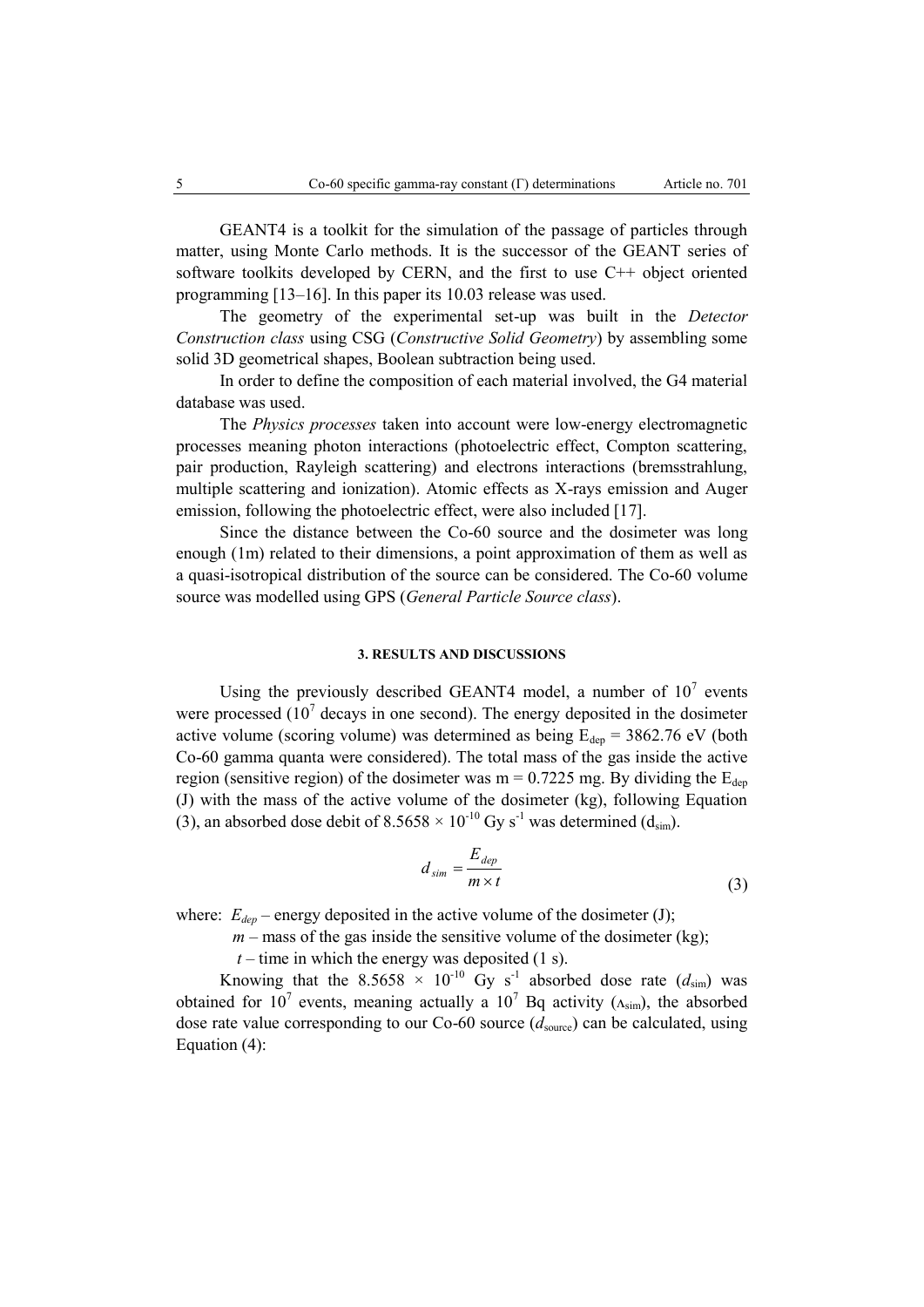$$
d_{source} = \frac{A_{source} \times d_{sim}}{A_{sim}}\,,\tag{4}
$$

where:  $A_{sim}$  – simulated activity (decays s<sup>-1</sup>);

 $A_{source}$  – known activity of the Co-60 source (decays s<sup>-1</sup>);  $d_{sim}$  – absorbed dose rate value obtained for  $\Lambda$ sim (Gy s<sup>-1</sup>); *dsource* – obtained absorbed dose rate for the activity of our Co-60 source  $(Gy s^{-1}).$ 

A value of the absorbed dose rate for the activity of our Co-60 source (*dsource*) of  $5.0739 \times 10^{-4}$  Gy s<sup>-1</sup> was obtained. From this value and using Equation (2), a new value of  $0.0857 \times 10^{-15}$  Gy m<sup>2</sup> s<sup>-1</sup> Bq<sup>-1</sup> for the Co-60 specific gamma-ray constant  $(\Gamma)$  (in air) was determined. The value of the specific gamma-ray constant determined by using the developed GEANT4 model is in a very good agreement with the average value of the ones found in literature of  $0.0856 \times 10^{-15}$  Gy m<sup>2</sup> s<sup>-1</sup>  $Bq^{-1}$  (Table 1). The relative difference between the two values is of only 0.12 %.

Having the previously validated value of the Co-60 specific gamma-ray constant for air (by using GEANT4) and the mass attenuation coefficient for several materials of high interest in radiotherapy (by using NIST XCOM), the Co-60 specific gamma-ray constant for each one can be determined following Equation (5), as it can be seen in Table 2.

$$
\Gamma_{\gamma(\text{material})} = \frac{\mu_{\gamma(\text{material})}}{\mu_{\gamma(\text{air})}} \times \Gamma_{\gamma(\text{air})},\tag{5}
$$

where:  $r_{\gamma(air)}$  − Co-60 specific gamma-ray constant in air (GEANT4);

 $\mu_{\gamma(air)}$  – mass attenuation coefficient for Co-60 in air (NIST XCOM);

- $\mu$ <sub>*y*(material)</sub> mass attenuation coefficient for Co-60 in a specific material</sub> (NIST XCOM);
- $F_{\gamma(material)}$  unknown value of Co-60 specific gamma-ray constant in a specific material (GEANT4 + NIST XCOM).

XCOM is a program provided by NIST which determines photo-absorption cross sections and total attenuation coefficients for any element, compound or mixture, at energies between 1 keV and 100 GeV. The weighting factors are calculated by XCOM from the chemical formula entered by the user. For mixtures, the fractions by weight are supplied by the user, as it was the case of this paper.

The following processes are considered by XCOM: incoherent scattering, coherent scattering, photoelectric absorption, and pair production in the field of the atomic nucleus and in the field of the atomic electrons. The total attenuation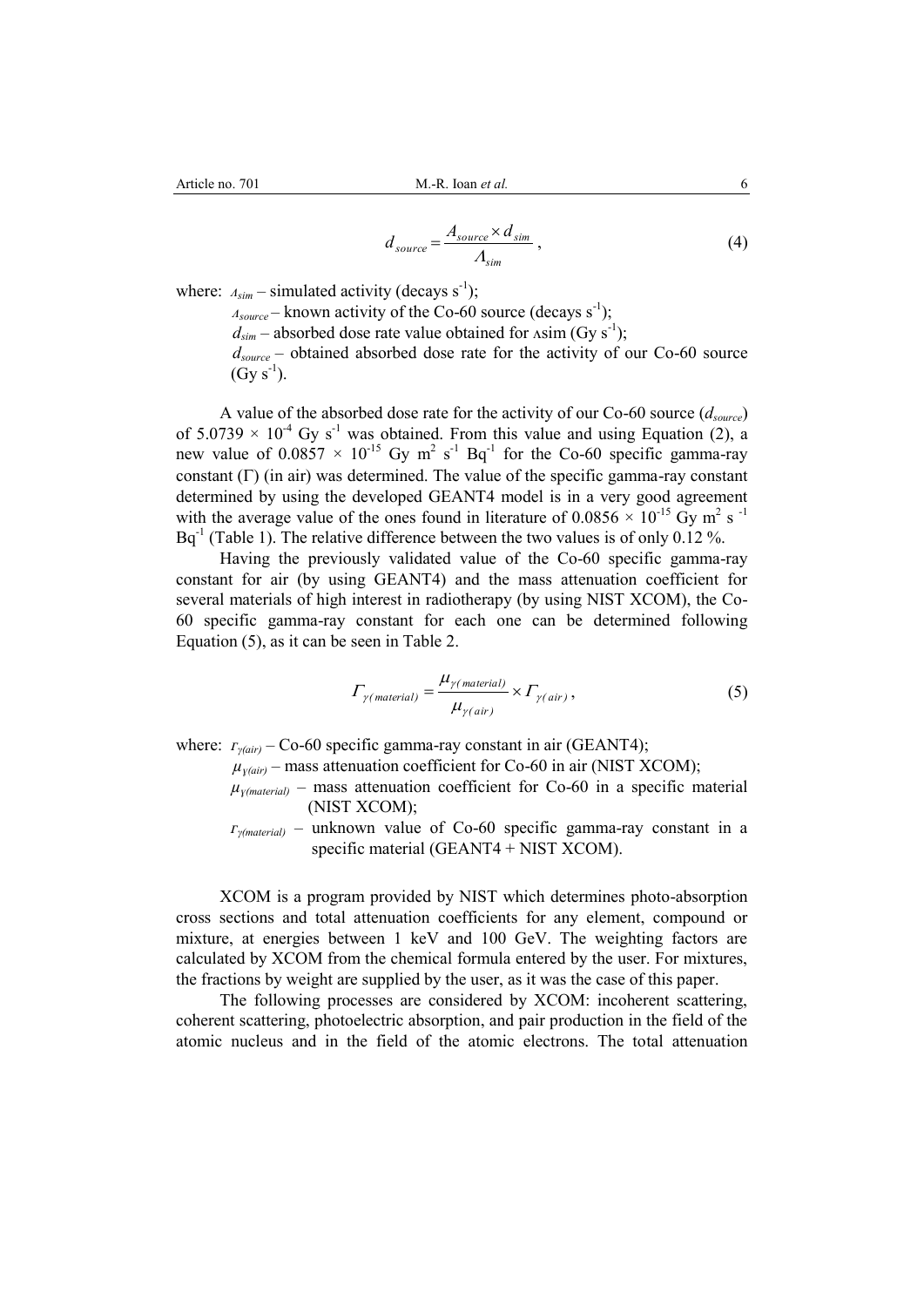coefficient is equal to the sum of the interaction coefficients for the individual processes [18–20].

Using the validated GEANT4 model, G4 NIST materials library and NIST XCOM program, several materials of high interest in radiotherapy practice were simulated in order to determine the Co-60 specific gamma-ray constant  $(\Gamma)$  for each of them, as follows:

 $-$  **G4** AIR (C = 0.0001240; N = 0.7552680; O = 0.2317810; Ar = 0.0128270);

 $- G4$  WATER (H = 0.1118940; O = 0.8881060);

- **G4 SKIN ICRP** (H = 0.1005880; C = 0.2282500; N = 0.0464200; O = 0.6190020; Na = 0.0000700; Mg = 0.0000600; P = 0.0003300; S = 0.0015900; Cl  $= 0.0026700$ ; K = 0.0008500; Ca = 0.0001500; Fe = 0.0000100; Zn = 0.0000100);

- **G4** TISSUE SOFT ICRP (H = 0.1044720; C = 0.2321900; N = 0.0248800;  $Q = 0.6302380$ ; Na = 0.0011300; Mg = 0.0001300; P = 0.0013300; S = 0.0019900;  $Cl = 0.0013400$ ; K = 0.0019900; Ca = 0.0002300; Fe = 0.0000500; Zn = 0.0000300);

- **G4 TISSUE SOFT ICRU-4** (H = 0.1011720; C = 0.1110000; N =  $0.0260000$ ; O = 0.7618280);

 - **G4\_ADIPOSE\_TISSUE\_ICRP** (H = 0.1194770; C = 0.6372400; N = 0.0079700; O = 0.2323330; Na = 0.0005000; Mg = 0.0000200; P = 0.0001600; S  $= 0.0007300$ ; Cl = 0.0011900; K = 0.0003200; Ca = 0.0000200; Fe = 0.0000200;  $Zn = 0.0000200$ ;

- **G4 BONE COMPACT ICRU** (H =  $0.0639840$ ; C =  $0.2780000$ ; N = 0.0270000; O = 0.4100160; Mg = 0.0020000; P = 0.0700000; S = 0.0020000; Ca = 0.1470000);

 - **G4\_BONE\_CORTICAL\_ICRP** (H = 0.0472340; C = 0.1443300; N = 0.0419900; O = 0.4460960; Mg = 0.0022000; P = 0.1049700; S = 0.0031500; Ca =  $0.2099300$ ; Zn =  $0.0001000$ );

- **G4 MUSCLE SKELETAL ICRP** (H = 0.1006370; C = 0.1078300; N = 0.0276800; O = 0.7547730; Na = 0.0007500; Mg = 0.0001900; P = 0.0018000; S =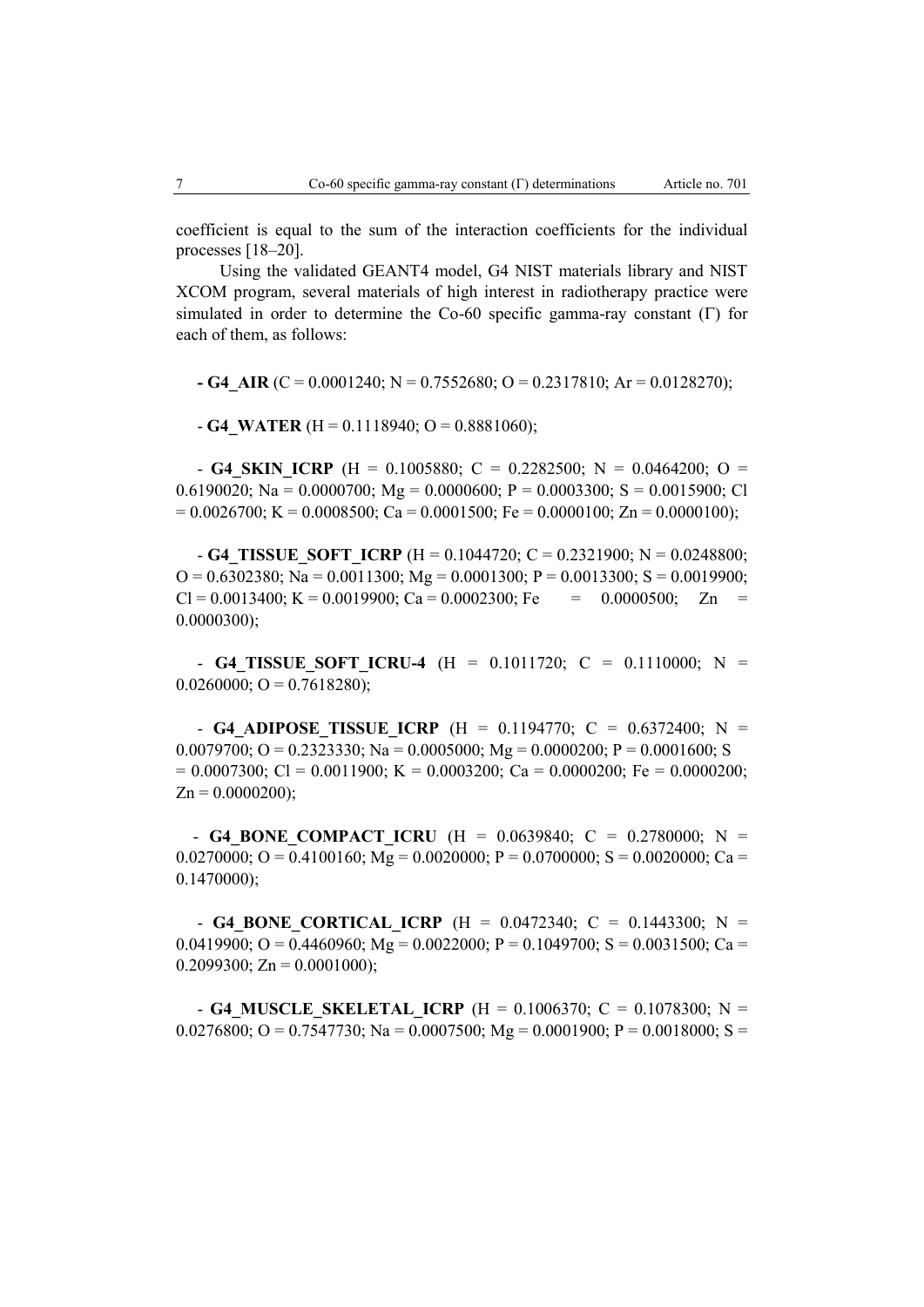0.0024100; Cl = 0.0007900; K = 0.0030200; Ca = 0.0000300; Fe = 0.0000400;  $Zn = 0.0000500$ ;

- **G4 MUSCLE STRIATED ICRU** (H = 0.1019970; C = 0.1230000; N = 0.0350000; O = 0.7290030; Na = 0.0008000; Mg = 0.0002000; P = 0.0020000;  $S = 0.0050000; K = 0.0030000;$ 

- **G4 BRAIN ICRP** (H = 0.1106670; C = 0.1254200; N = 0.0132800; O = 0.7377230; Na = 0.0018400; Mg = 0.0001500; P = 0.0035400; S = 0.0017700; Cl  $= 0.0023600$ ; K = 0.0031000; Ca = 0.0000900; Fe = 0.0000500; Zn = 0.0000100);

- **G4 BLOOD ICRP** (H = 0.1018660; C = 0.1000200; N = 0.0296400; O = 0.7594140; Na = 0.0018500; Mg = 0.0000400; Si = 0.0000300; P = 0.0003500; S = 0.0018500; Cl = 0.0027800; K = 0.0016300; Ca = 0.0000600; Fe = 0.0004600; Zn  $= 0.0000100$ ;

- **G4 LUNG ICRP** (H = 0.1012780; C = 0.1023100; N = 0.0286500; O = 0.7570720; Na = 0.0018400; Mg = 0.0007300; P = 0.0008000; S = 0.0022500; Cl  $= 0.0026600$ ; K  $= 0.0019400$ ; Ca  $= 0.0000900$ ; Fe  $= 0.0003700$ ; Zn  $= 0.0000100$ );

- **G4** EYE LENS ICRP (H = 0.0992690; C = 0.1937100; N = 0.0532700; O = 0.6537510);

- **G4 TESTES ICRP** (H = 0.1041660; C = 0.0922700; N = 0.0199400; O = 0.7738840; Na = 0.0022600; Mg = 0.0001100; P = 0.0012500; S = 0.0014600; Cl  $= 0.0024400$ ; K  $= 0.0020800$ ; Ca  $= 0.0001000$ ; Fe  $= 0.0000200$ ; Zn  $= 0.0000200$ ).

The obtained results were verified by using the Equation (6) and are presented in Table 2.

$$
\Gamma = \frac{E_{\gamma}}{4 \times \pi} \left( \frac{\mu_{en}}{\rho} \right) \tag{6}
$$

where:  $\Gamma$  – unknown value of specific gamma-ray constant in a material (Gy m<sup>2</sup> s<sup>-1</sup>)  $Bq^{-1}$ );

 $E_{\gamma}$  – gamma quanta energy (J);

 $\rho$  $\frac{\mu_{en}}{\mu_{en}}$  – mass attenuation coefficient (m<sup>2</sup> kg<sup>-1</sup>).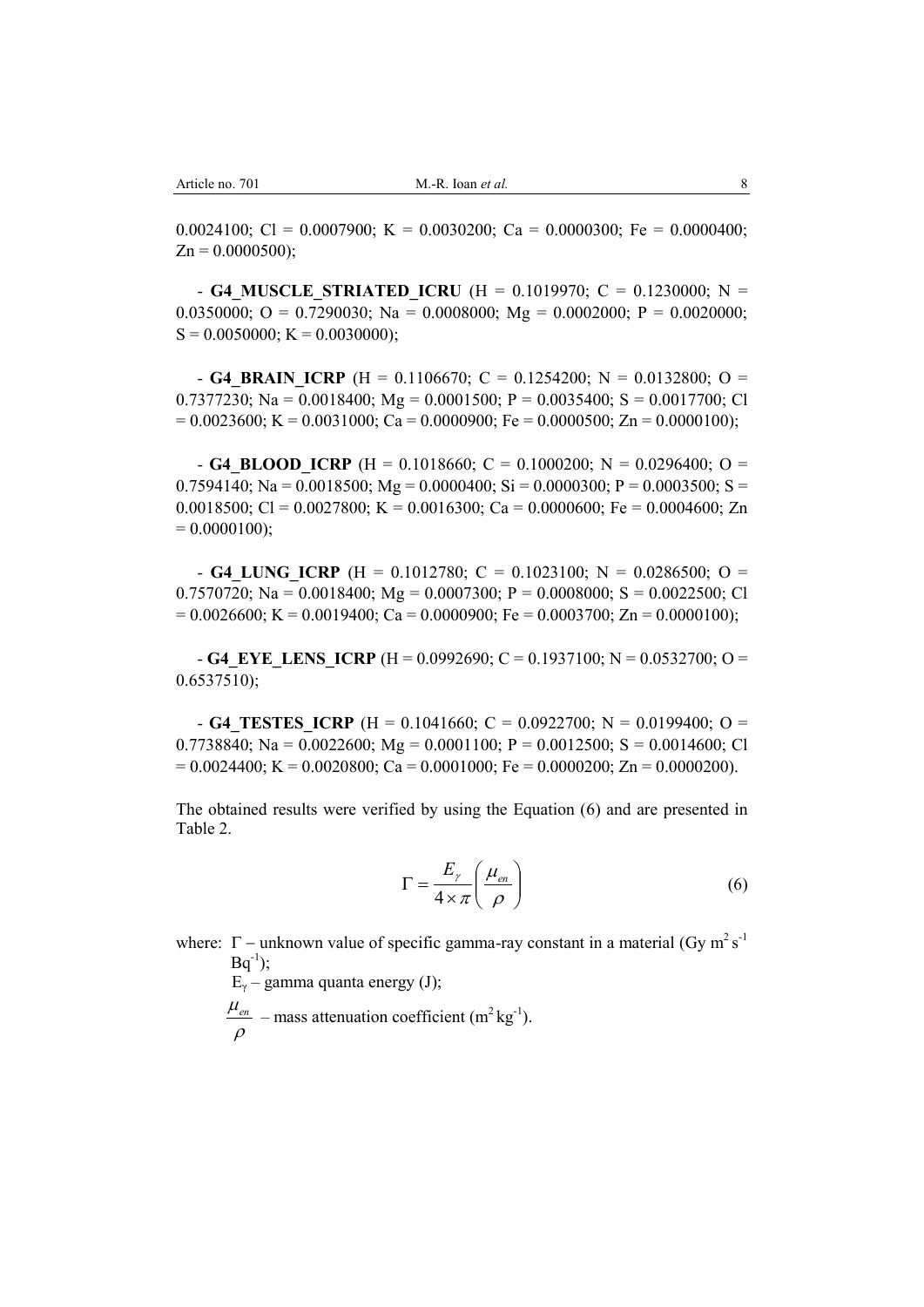| Material                       | Density<br>$(g \text{ cm}^{-3})$ | Mass<br>Attenuation<br>$-$ NIST<br><b>XCOM</b><br>$(m^2 \text{ kg}^{-1})$ | Co-60 specific<br>gamma-ray<br>constant<br>$(Gy \text{ m}^2 \text{ s}^{-1} \text{ Bq}^{-1})$<br>(Equation (5)) | Co-60 specific<br>gamma-ray<br>constant<br>$(Gy \, m^2 \, s^{-1} \, Bq^{-1})$<br>(Equation (6)) |
|--------------------------------|----------------------------------|---------------------------------------------------------------------------|----------------------------------------------------------------------------------------------------------------|-------------------------------------------------------------------------------------------------|
| G4 AIR                         | $1.20479 \times$<br>$10^{-3}$    | $5.680 \times 10^{-3}$                                                    | $8.5700 \times 10^{-17}$<br>(GEANT4)                                                                           | $9.0617 \times 10^{-17}$                                                                        |
| G4 WATER                       | 1.00                             | $6.316 \times 10^{-3}$                                                    | $9.5296 \times 10^{-17}$                                                                                       | $1.0076 \times 10^{-16}$                                                                        |
| <b>G4 SKIN ICRP</b>            | 1.10                             | $6.250 \times 10^{-3}$                                                    | $9.4300 \times 10^{-17}$                                                                                       | $9.9711 \times 10^{-17}$                                                                        |
| G4 TISSUE SOFT ICRP            | 1.00                             | $6.271 \times 10^{-3}$                                                    | $9.4617 \times 10^{-17}$                                                                                       | $1.0003 \times 10^{-16}$                                                                        |
| G4 TISSUE SOFT ICRU-4          | 1.00                             | $6.255 \times 10^{-3}$                                                    | $9.4376 \times 10^{-17}$                                                                                       | $1.0005 \times 10^{-16}$                                                                        |
| <b>G4 ADIPOSE TISSUE ICRP</b>  | 0.92                             | $6.353 \times 10^{-3}$                                                    | $9.5854 \times 10^{-17}$                                                                                       | $1.0135 \times 10^{-16}$                                                                        |
| <b>G4 BONE COMPACT ICRU</b>    | 1.85                             | $6.035 \times 10^{-3}$                                                    | $9.1056 \times 10^{-17}$                                                                                       | $9.6281 \times 10^{-17}$                                                                        |
| <b>G4 BONE CORTICAL ICRP</b>   | 1.85                             | $6.937 \times 10^{-3}$                                                    | $8.9578 \times 10^{-17}$                                                                                       | $9.4717 \times 10^{-17}$                                                                        |
| <b>G4_MUSCLE_SKELETAL ICRP</b> | 1.04                             | $6.251 \times 10^{-3}$                                                    | $9.4315 \times 10^{-17}$                                                                                       | $9.9727 \times 10^{-17}$                                                                        |
| <b>G4 MUSCLE STRIATED ICRU</b> | 1.04                             | $6.258 \times 10^{-3}$                                                    | $9.4421 \times 10^{-17}$                                                                                       | $9.9838 \times 10^{-17}$                                                                        |
| <b>G4 BRAIN ICRP</b>           | 1.03                             | $6.306 \times 10^{-3}$                                                    | $9.5145 \times 10^{-17}$                                                                                       | $1.0060 \times 10^{-16}$                                                                        |
| G4 BLOOD ICRP                  | 1.06                             | $6.257 \times 10^{-3}$                                                    | $9.4406 \times 10^{-17}$                                                                                       | $9.9822 \times 10^{-17}$                                                                        |
| G4 LUNG ICRP                   | 1.05                             | $6.254 \times 10^{-3}$                                                    | $9.4361 \times 10^{-17}$                                                                                       | $9.9774 \times 10^{-17}$                                                                        |
| <b>G4 EYE LENS ICRP</b>        | 1.10                             | $6.243 \times 10^{-3}$                                                    | $9.4195 \times 10^{-17}$                                                                                       | $9.9599 \times 10^{-17}$                                                                        |
| <b>G4 TESTES ICRP</b>          | 1.04                             | $6.270 \times 10^{-3}$                                                    | $9.4602 \times 10^{-17}$                                                                                       | $1.0003 \times 10^{-16}$                                                                        |

Co-60 specific gamma-ray constant  $(\Gamma)$  for several materials of high interest in radiotherapy practice

*Table 2*

As it can be seen from Table 2, the relative difference between the results obtained using Equation  $(5)$  (GEANT4 + NIST XCOM) and the ones obtained using Equation (6) (NIST XCOM) is of about 5.4 %. The good agreement between the results validates both approaches. However, as it can be seen in the case of air, since the value obtained using GEANT 4 (8.5700  $\times$  10<sup>-17</sup> Gy m<sup>2</sup> s<sup>-1</sup> Bq<sup>-1</sup>) is closer to the average value of the ones found in literature  $(8.5600 \times 10^{-17} \text{ Gy m}^2 \text{ s}^{-1} \text{ Bq}^{-1})$ , GEANT4 values are recommended by the authors to be considered by end users.

# **4. CONCLUSIONS**

A new method for determinations of the specific gamma-ray constant  $(\Gamma)$  by using GEANT4 (Geometry And Tracking) and NIST XCOM was proposed. The obtained results are more appropriate to be used in practice since they simulate real-life conditions and not pure theoretical ideal ones.

A value of  $0.0857 \times 10^{-15}$  Gy m<sup>2</sup> s<sup>-1</sup> Bq<sup>-1</sup> for the Co-60 gamma-ray specific constant  $(\Gamma)$  in air was determined using the developed GEANT4 model, which is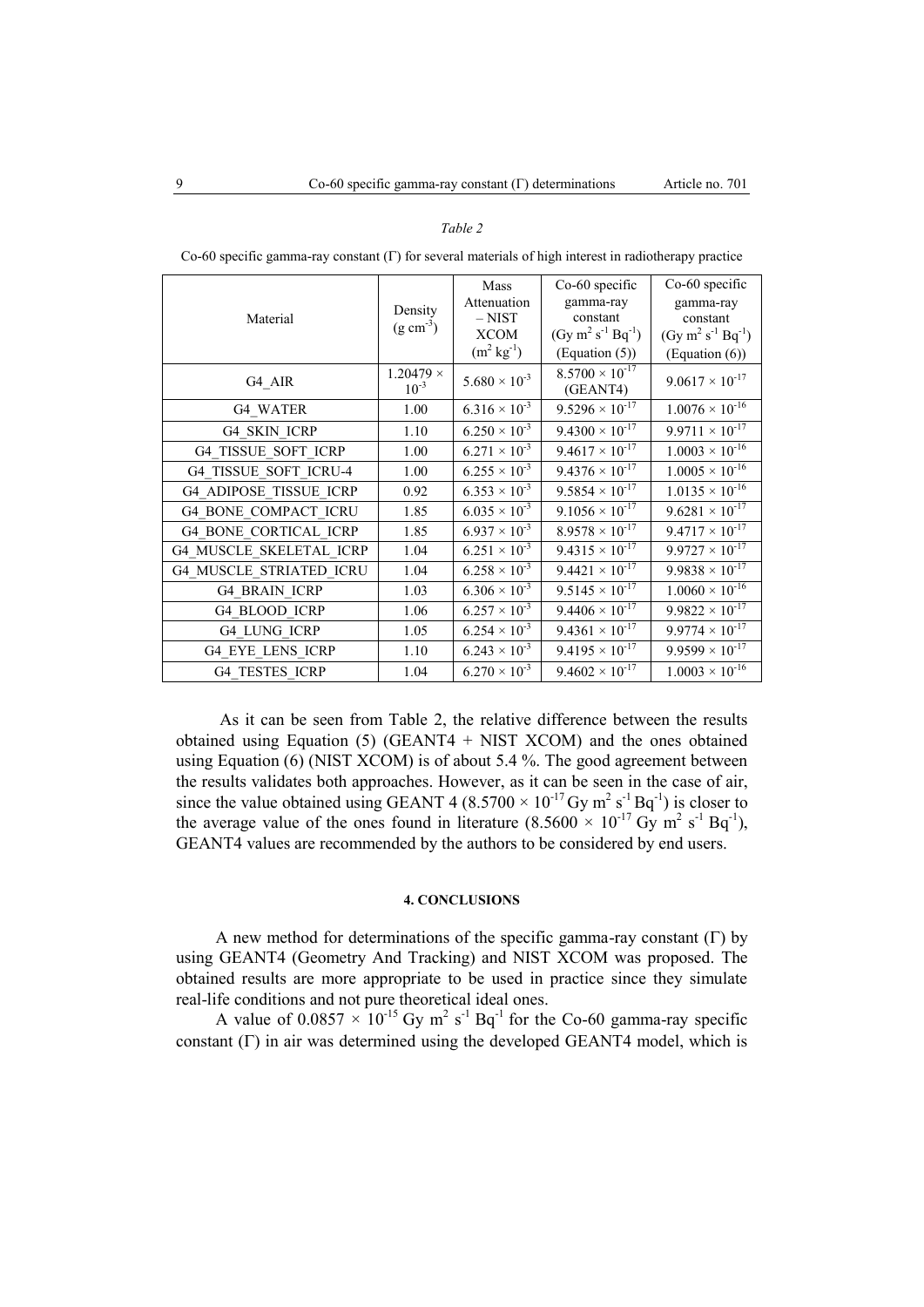in a very good agreement with the average value of the ones found in literature of  $0.0856 \times 10^{-15}$  Gy m<sup>2</sup> s<sup>-1</sup> Bq<sup>-1</sup>. The relative difference between the two values is of only 0.12 %, which validates the proposed method and the developed GEANT4 model.

As it can be seen from Table 2, the relative difference between the results obtained using Equation (5) and the ones obtained using Equation (6) is of about 5.4 %. The good agreement between the results validates both approaches. However, since the values obtained using GEANT 4 are closer to the ones found in literature, these values are recommended to be considered by the medical physicist involved in radiotherapy activities in order to calculate equivalent doses delivered to patients.

A list with Co-60 specific gamma-ray constant  $(\Gamma)$  values for several materials of high interest in radiotherapy practice was obtained.

*Acknowledgements.* This work was supported by the Project ELI-RO 13/2016 from Ministry of Research and Innovation of Romania.

#### **REFERENCES**

- 1. N.V. Zamfir, Extreme Light Infrastructure Nuclear Physics (ELI-NP) European Research Centre, EPJ Web Conf. **66**, 11043 (2014) doi:10.1051/epjconf/20146611043.
- 2. N.V. Zamfir, *Nuclear Physics with 10 PW laser beams at Extreme Light Infrastructure* Nuclear Physics (ELI-NP), Eur. Phys. J. Spec. Top. **223**, 1221–1227 (2014) doi:10.1140/epjst/e2014- 02176-0.
- 3. L. Matei, C. Postolache, I. Cristescu and S. Brad, *Behavior of NAFION Perfluorosulfonate Ionomer Membranes in Presence of Tritiated Water*, Fusion Sci. Technol. **54**, 475–478 (2008) [http://www.ans.org/pubs/journals/fst/a\\_1857.](http://www.ans.org/pubs/journals/fst/a_1857)
- 4. L. Matei and C. Postolache, *Radiolyis of polytetrafluoroethylene and polystyrene catalytic supports in presence of tritiated water*, Radiat. Phys. Chem. **76**, 1257–1262 (2007) doi:10.1016/j.radphyschem.2007.02.015.
- 5. Physikalisch-Technische Bundesanstalt (PTB), Calibration Certificate, (2015).
- 6. M.-R. Ioan, *Amorphous and crystalline optical materials used as instruments for high gamma radiation doses estimations*, Nucl. Instruments Methods Phys. Res. Sect. B Beam Interact. with Mater. Atoms. **377**, 43–49 (2016) doi:10.1016/j.nimb.2016.04.009.
- 7. M. Oncescu and I. Panaitescu, *Dozimetria și ecranarea radiațiilor Roentgen și gamma*, Ed. Academiei Romane, România, 1992.
- 8. [http://webfiles.ehs.ufl.edu/rssc\\_study\\_chp\\_3.pdf.](http://webfiles.ehs.ufl.edu/rssc_study_chp_3.pdf)
- 9. [https://hps.org/documents/shielding\\_of\\_gamma\\_radiation.pdf.](https://hps.org/documents/shielding_of_gamma_radiation.pdf)
- 10. [http://holbert.faculty.asu.edu/eee60/HealthPhysics.pdf.](http://holbert.faculty.asu.edu/eee60/HealthPhysics.pdf)
- 11. M.M. Ninkovic, J.J. Raicevic and F. Adrovic, *Air kerma rate constants for gamma emitters used most often in practice*, Radiat. Prot. Dosimetry. **115**, 247–250 (2005) doi:10.1093/rpd/nci131.
- 12. M.M. Ninkovic and F. Adrovic, *Air Kerma Rate Constants for Nuclides Important to Gamma Ray Dosimetry and Practical Application*, F. Adrovic, D. Nahtigal, T. Smiljanic (Eds.), Gamma Radiat., intechopen.com, Croatia, 2012.
- 13. S. Agostinelli, J. Allison, K. Amako, J. Apostolakis, H. Araujo, P. Arce, M. Asai, D. Axen, S. Banerjee, G. Barrand, F. Behner, L. Bellagamba, J. Boudreau, L. Broglia, A. Brunengo, H.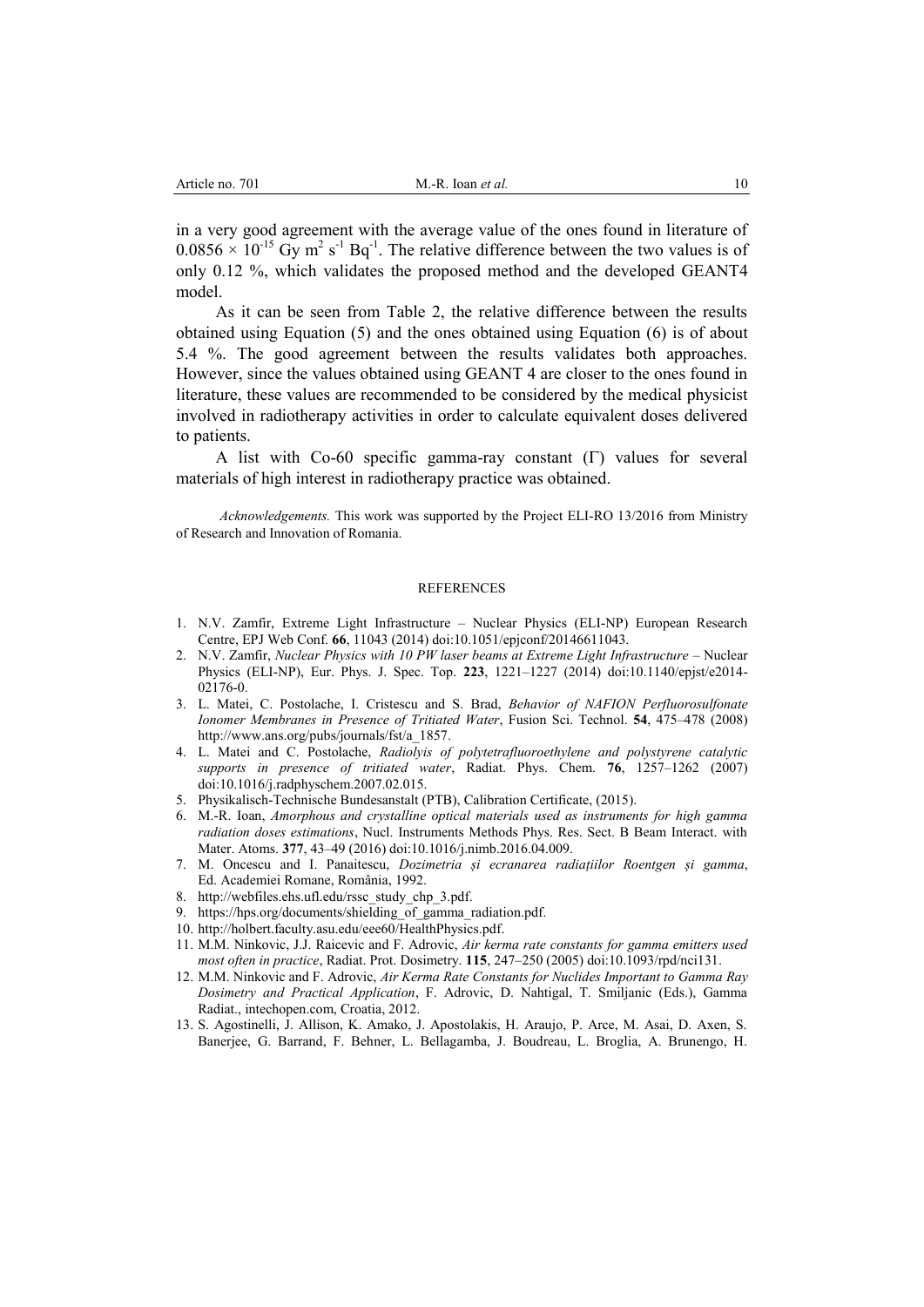Burkhardt, S. Chauvie, J. Chuma, R. Chytracek, G. Cooperman, G. Cosmo, P. Degtyarenko, A. Dell'Acqua, G. Depaola, D. Dietrich, R. Enami, A. Feliciello, C. Ferguson, H. Fesefeldt, G. Folger, F. Foppiano, A. Forti, S. Garelli, S. Giani, R. Giannitrapani, D. Gibin, J.J. Gómez Cadenas, I. González, G. Gracia Abril, G. Greeniaus, W. Greiner, V. Grichine, A. Grossheim, S. Guatelli, P. Gumplinger, R. Hamatsu, K. Hashimoto, H. Hasui, A. Heikkinen, A. Howard, V. Ivanchenko, A. Johnson, F.W. Jones, J. Kallenbach, N. Kanaya, M. Kawabata, Y. Kawabata, M. Kawaguti, S. Kelner, P. Kent, A. Kimura, T. Kodama, R. Kokoulin, M. Kossov, H. Kurashige, E. Lamanna, T. Lampén, V. Lara, V. Lefebure, F. Lei, M. Liendl, W. Lockman, F. Longo, S. Magni, M. Maire, E. Medernach, K. Minamimoto, P. Mora de Freitas, Y. Morita, K. Murakami, M. Nagamatu, R. Nartallo, P. Nieminen, T. Nishimura, K. Ohtsubo, M. Okamura, S. O'Neale, Y. Oohata, K. Paech, J. Perl, A. Pfeiffer, M.G. Pia, F. Ranjard, A. Rybin, S. Sadilov, E. Di Salvo, G. Santin, T. Sasaki, N. Savvas, Y. Sawada, S. Scherer, S. Sei, V. Sirotenko, D. Smith, N. Starkov, H. Stoecker, J. Sulkimo, M. Takahata, S. Tanaka, E. Tcherniaev, E. Safai Tehrani, M. Tropeano, P. Truscott, H. Uno, L. Urban, P. Urban, M. Verderi, A. Walkden, W. Wander, H. Weber, J.P. Wellisch, T. Wenaus, D.C. Williams, D. Wright, T. Yamada, H. Yoshida and D. Zschiesche, Geant4—a simulation toolkit, Nucl. Instruments Methods Phys. Res. Sect. A Accel. Spectrometers, Detect. Assoc. Equip. **506**, 250–303 (2003) doi:10.1016/S0168-9002(03)01368-8.

- 14. J. Allison, K. Amako, J. Apostolakis, H. Araujo, P.A. Dubois, M. Asai, G. Barrand, R. Capra, S. Chauvie, R. Chytracek, G.A.P. Cirrone, G. Cooperman, G. Cosmo, G. Cuttone, G.G. Daquino, M. Donszelmann, M. Dressel, G. Folger, F. Foppiano, J. Generowicz, V. Grichine, S. Guatelli, P. Gumplinger, A. Heikkinen, I. Hrivnacova, A. Howard, S. Incerti, V. Ivanchenko, T. Johnson, F. Jones, T. Koi, R. Kokoulin, M. Kossov, H. Kurashige, V. Lara, S. Larsson, F. Lei, F. Longo, M. Maire, A. Mantero, B. Mascialino, I. McLaren, P.M. Lorenzo, K. Minamimoto, K. Murakami, P. Nieminen, L. Pandola, S. Parlati, L. Peralta, J. Perl, A. Pfeiffer, M.G. Pia, A. Ribon, P. Rodrigues, G. Russo, S. Sadilov, G. Santin, T. Sasaki, D. Smith, N. Starkov, S. Tanaka, E. Tcherniaev, B. Tom, A. Trindade, P. Truscott, L. Urban, M. Verderi, A. Walkden, J.P. Wellisch, D.C. Williams, D. Wright, H. Yoshida and M. Peirgentili, Geant4 developments and applications, IEEE Trans. Nucl. Sci. **53** (1) 270–278 (2006) doi:10.1109/TNS.2006.869826.
- 15. S. Guatelli, D. Cutajar, B. Oborn, A.B. Rosenfeld, A. Rosenfeld, T. Kron, F. d'Errico and M. Moscovitch, Introduction to the Geant4 Simulation toolkit, AIP Conf. Proc. **1345** (1), 303–322 (2011) doi:10.1063/1.3576174.
- 16. J. Allison, K. Amako, J. Apostolakis, P. Arce, M. Asai, T. Aso, E. Bagli, A. Bagulya, S. Banerjee, G. Barrand, B.R. Beck, A.G. Bogdanov, D. Brandt, J.M.C. Brown, H. Burkhardt, P. Canal, D. Cano-Ott, S. Chauvie, K. Cho, G.A.P. Cirrone, G. Cooperman, M.A. Cortés-Giraldo, G. Cosmo, G. Cuttone, G. Depaola, L. Desorgher, X. Dong, A. Dotti, V.D. Elvira, G. Folger, Z. Francis, A. Galoyan, L. Garnier, M. Gayer, K.L. Genser, V.M. Grichine, S. Guatelli, P. Guèye, P. Gumplinger, A.S. Howard, I. Hřivnáčová, S. Hwang, S. Incerti, A. Ivanchenko, V.N. Ivanchenko, F.W. Jones, S.Y. Jun, P. Kaitaniemi, N. Karakatsanis, M. Karamitros, M. Kelsey, A. Kimura, T. Koi, H. Kurashige, A. Lechner, S.B. Lee, F. Longo, M. Maire, D. Mancusi, A. Mantero, E. Mendoza, B. Morgan, K. Murakami, T. Nikitina, L. Pandola, P. Paprocki, J. Perl, I. Petrović, M.G. Pia, W. Pokorski, J.M. Quesada, M. Raine, M.A. Reis, A. Ribon, A. Ristić Fira, F. Romano, G. Russo, G. Santin, T. Sasaki, D. Sawkey, J.I. Shin, I.I. Strakovsky, A. Taborda, S. Tanaka, B. Tomé, T. Toshito, H.N. Tran, P.R. Truscott, L. Urban, V. Uzhinsky, J.M. Verbeke, M. Verderi, B.L. Wendt, H. Wenzel, D.H. Wright, D.M. Wright, T. Yamashita, J. Yarba and H. Yoshida, Recent developments in Geant4, Nucl. Instruments Methods Phys. Res. Sect. A Accel. Spectrometers, Detect. Assoc. Equip. **835**, 186–225 (2016) doi:10.1016/j.nima.2016.06.125.
- 17. R. Ionică and G. Căta-Danil*, Efficiency evaluation of a high resolution, low background gamma spectrometer with GEANT4*, U.P.B. Sci. Bull., Ser. A. **70**, 76–82 (2008) [https://www.scientificbulletin.upb.ro/rev\\_docs\\_arhiva/full2893.pdf.](https://www.scientificbulletin.upb.ro/rev_docs_arhiva/full2893.pdf)
- 18. NIST XCOM: Photon Cross Sections Database Introduction [http://physics.nist.gov/](http://physics.nist.gov/%0bPhysRefData/Xcom/Text/intro.html) [PhysRefData/Xcom/Text/intro.html.](http://physics.nist.gov/%0bPhysRefData/Xcom/Text/intro.html)